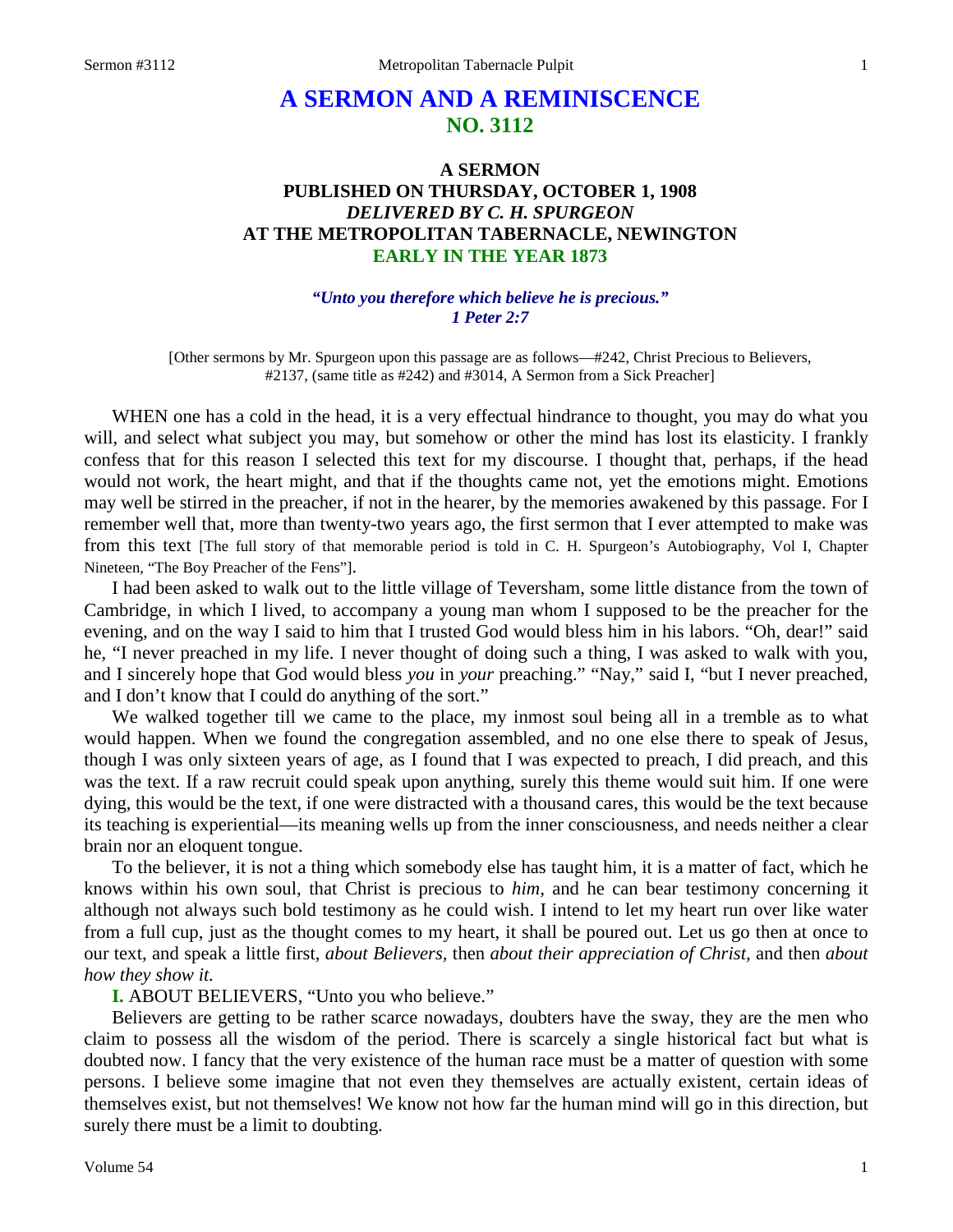Wonderful is the capacity of faith, but a hundred times more wonderful is the capacity of unbelief. The most credulous persons in the world are unbelievers. He who refuses to swallow the gnat of Scriptural difficulty, usually swallows camels in large quantities of other difficulties of all sorts. The text speaks of believers, and for my part, I am happy to know that a man is reckoned among believers of any sort rather than with doubters.

But the believers mentioned here are not mere believers, they are spiritual believers, Christian believers, *they believe in Christ Jesus.* It is only to such that Christ is precious. In the Word of God there are many expressions with regard to believing in Christ. We read of believing *in* Him, believing *upon*  Him, and believing Him.

Now, if I understand the Word aright, *believing in Him* means this, believing that He is what He claims to be, as for instance, that He is the Sent One of God, the Messias, that He is King in Israel, that He is the Son of God, that He is the Word that was God, and Was in the beginning with God, that He is the Great High Priest making atonement for our sins, that He is the Head of the church, and so on. That is to believe in Him, to accept Him as being what God's Word says He is, to believe God's testimony concerning His Son.

But *believing upon Him* goes further than that, for when a man believes upon Jesus, or on Jesus, he trusts Him, he rests himself upon Him, for the pardon of his sin he relies upon the Savior's atoning sacrifice, for eternal life He rests upon the Savior's immortality, for his resurrection he looks to the Savior's power, for everything he looks to his Redeemer, he leans upon Him, he believes on Him.

And this, mark you, is essential to salvation, for we may believe Christ to be God, and yet perish, we may believe Christ to be the Great High Priest putting away sin by His atoning sacrifice, and yet perish. The faith that saves is a *trusting* faith, a reliant faith, a sacred recumbency, confidence, and leaning upon the Lord Jesus Christ. Dear hearer, do you possess it? Has the Holy Spirit given to you to cast yourself once for all upon Him whom God has set forth to be a propitiation for sin?

If you have, surely you will, through grace, proceed to the third form of faith, *you will believe Him—* His person as well as His words. You will believe Him whatever He may say, you will believe Him whatever He may do, you will be persuaded that He is Himself the essential truth, according to His own declaration, "I am the way, the truth, and the life." And then you will know what Paul meant when he said, "I know whom I have believed"—not "in whom," but "whom I have believed, and am persuaded that he is able to keep that which I have committed unto him."

If you could have asked a true believer, in Christ's day, "What is your creed?" He would have pointed to His Master, he would not have repeated certain articles of faith, but He would have said, "I believe that glorious Man, my trust is in Him, I believe Him." We have seen many books labeled upon their backs, "Body of Divinity," but of a truth Jesus is the only real "Body of Divinity." If you want theology, He is the true Theologos, the essential Word of God.

It is a grand thing when a man believes Jesus to be what Jesus is—a Savior from sin, and then believes the Christ to be what Christ is—the Anointed of the Lord, and so makes Him to be his Alpha and Omega—all his salvation and all his desire.

Divide yourselves upon this question as to how far you are believers, for we cannot assert that Christ is precious to you if you are not believers. We know He will not be your heart's Monarch if you have no faith. He will be the very reverse, but if you are believers in and upon Him, He will be precious to you beyond all comparison.

**II.** Now let us consider THE BELIEVER'S APPRECIATION OF HIS MASTER, and observe first, that *every believer appreciates Christ Himself—*His very person, "Unto you therefore which believe *He*  is precious."

Some think the ordinances, which they call the "sacraments," very precious, so they are, but only *for His sake.* Others reckon the doctrines to be very precious, and always thrust doctrine into the forefront. We will not deny that every doctrine is precious, but it owes its value to the fact that Christ is in it. Dry doctrine is nothing better than a sepulcher for a dead Christ to be buried in, but the doctrine preached in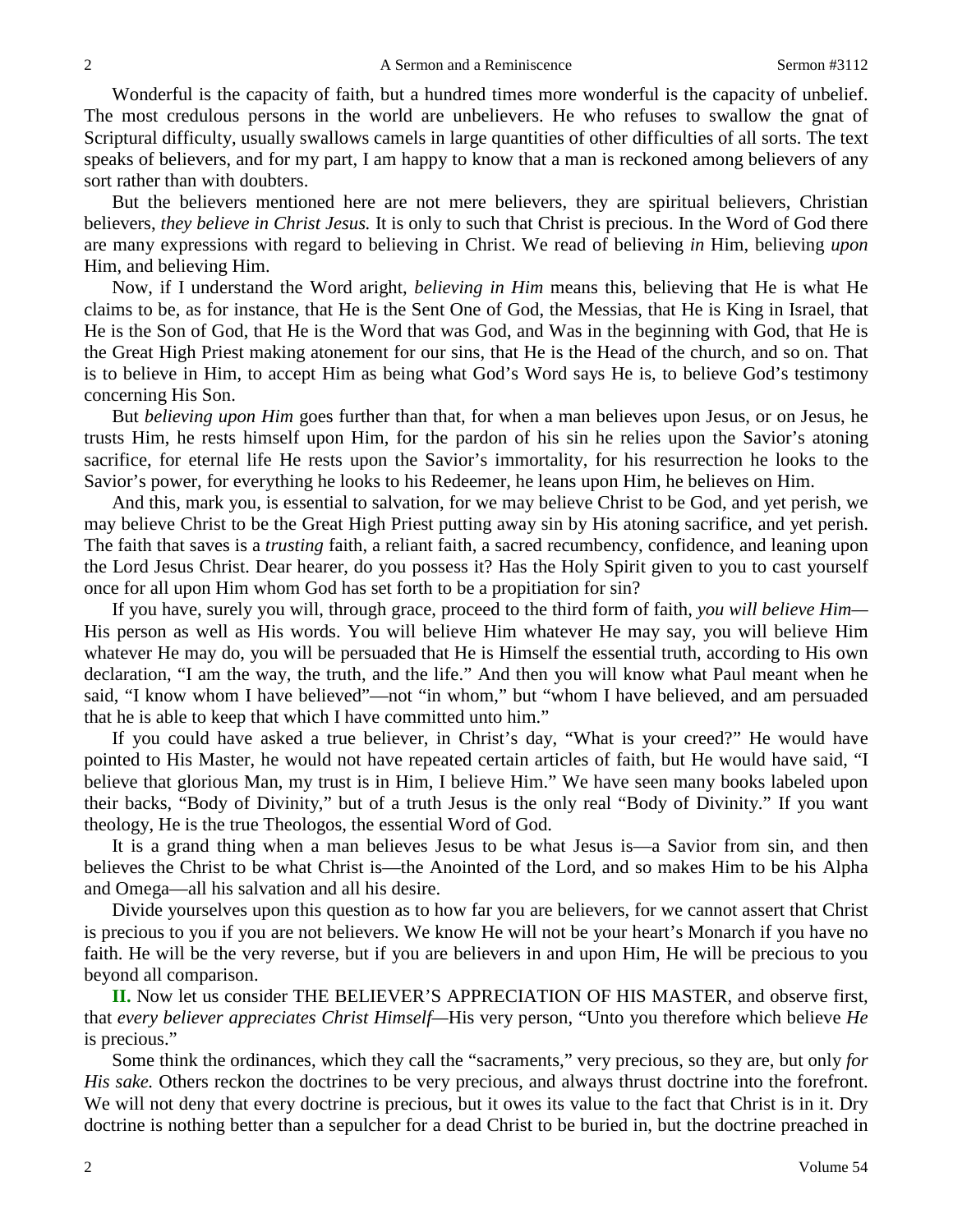relation to His person becomes a throne on which He is exalted. It is a great pity when any of you Christians forget that you have a Savior who is alive, and overlook the personality of Christ. Remember that He is a real man, and as a real man on Calvary He died for you, and as a real man He is gone into heaven. He is no ideal personage, but an actual personage, and the very marrow of Christian experience lies in the realization of the personality of the Savior, "Unto you which believe he is precious."

If you make doctrine the main thing, you are very likely to grow narrow minded, if you make your own experience the main thing, you will become gloomy and censorious of others, if you make ordinances the main thing, you will be apt to grow merely formal, but you can never make too much of the living Christ Jesus. Remember that all things else are for His sake. Doctrines and ordinances are the planets, but Christ is the Sun, the stars of doctrine revolve around Him as their great primal light. Get to love *Him* best of all.

Yea, I know you do if you are truly believing in Him. You love the doctrines, and would not like to give one of them up, but still, the incarnate God is the sum and substance of your confidence, Christ Jesus Himself is precious to you.

Now, as this appreciation concerns Christ, it may here be remembered that *it is, in the case of every believer, a personal appreciation.* As we appreciate Christ's person, so we each in person appreciate Him. We do not pretend to appreciate Christ because others say that they do so, nor do we run with the multitude, but we judge for ourselves. Unto those that believe in Him, Christ is precious on His own account, from their own personal knowledge of Him. They have not borrowed it. They do not cry, "Yes, He is precious," because their dear mother, who has gone to heaven, used to say so, her memory helps them, but they have a better reason for that. He is precious to *them.* 

Beloved, there is nothing like personal religion. The religion which you inherit, if at the same time it is not yours personally, is not worth one single farthing. You will not be saved by hereditary godliness. If any man should say, "My ancestors believed so-and-so, and therefore I do," that would be a reason why we should be Druids, for our ancestors were such. If our religion has come to us as an heirloom, like the family pew, or the family plate, and we have merely taken it at second-hand [See sermon #2624, Second Hand], it is of little or no account.

You must value Christ because you have tried Him, and know Him for yourself, for nothing short of a personal appreciation, and a personal appropriation, of the Lord Jesus, by faith, to your own case, and in your own heart, will ever bring you to heaven. Everything short of personal godliness falls short of eternal life. Remember that nobody can be born again for you.

You yourselves must be regenerated. Nobody can renounce "the pomps and vanities of the world" for you. Sponsorship in religion is the most transparent of frauds. Nobody can love Christ for you, your own heart must beat high with affection towards His dear name, it must be a personal religion if it is to be of any value to you.

As there must be an appreciation of the person of the Lord Jesus by our own selves, so, let me add, *our experience must be the basis of that estimate*. Christ is precious to us this day, because we have proved Him to be precious. What has He done for us? He has delivered us, first, from all the guilt of our past sins. You have not forgotten the day when—

## *"Laden with guilt, and full of fears"—*

you crept to the Cross-foot and looked up and saw Him suffering there for you, and when you believed in Him, the burden fell from off your shoulders, and you received a liberty unknown before. Christ is very precious to the man who has once felt the work of the law on his conscience. I wish that some people, who slight Him, had been cast where some of us once lay, in spiritual wretchedness and deep depression of spirit [This experience is fully described in C. H. Spurgeon's Autobiography, Vol I, Chapter Ten, "Through much Tribulation"].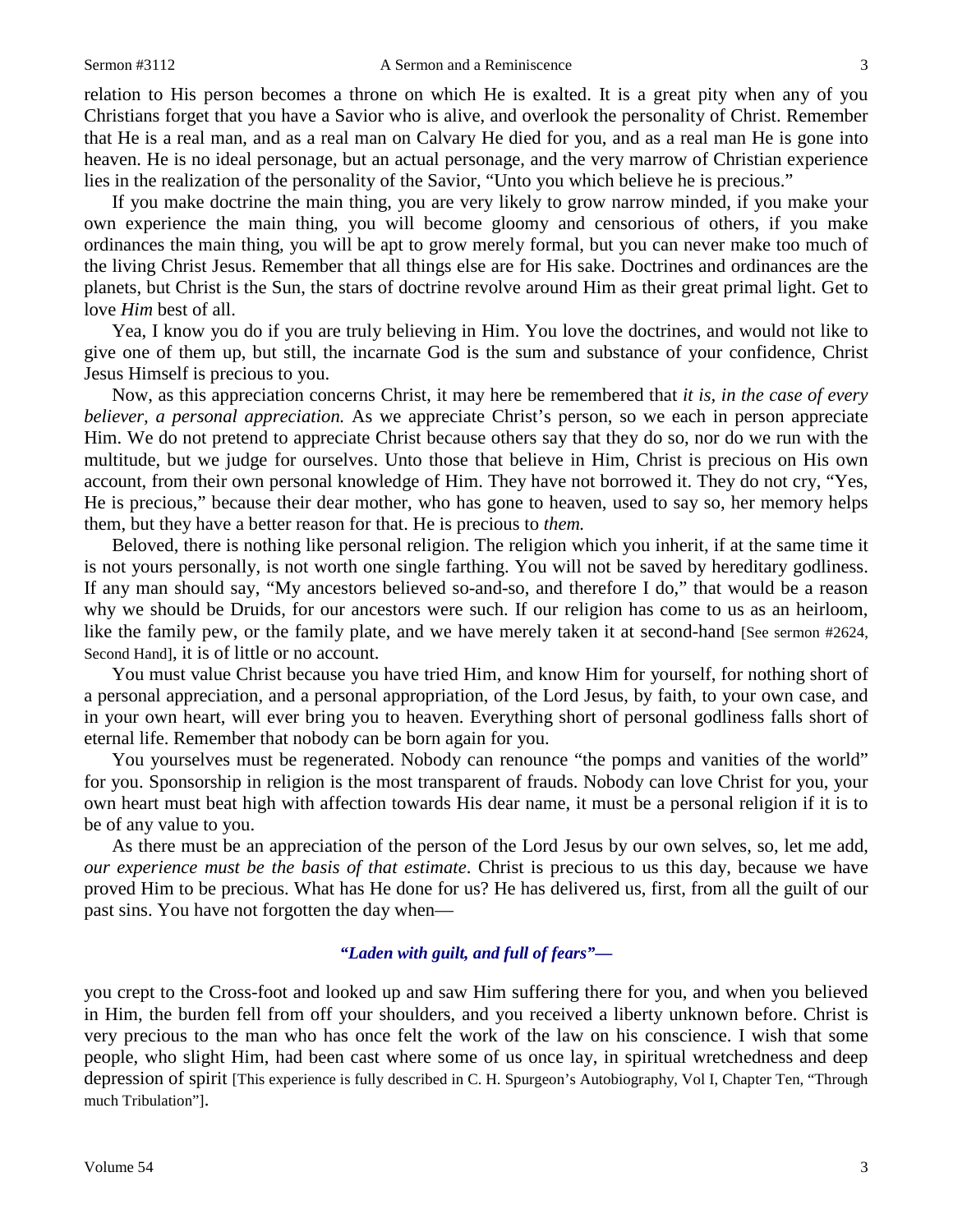Oh, the misery of a tortured conscience! We trembled in anticipation of the flames of hell, while our sins stared us in the face, but in an instant, by virtue of the application of the precious blood, fear was gone, guilt disappeared, and we were reconciled to God by Christ Jesus. Is He not precious if this has been the case?

Beside this, He has emancipated us from the chains of sin. Aforetime, passions mastered us, the flesh stood at the helm, and steered the vessel which way it would. Sometimes a fierce self-will, at another time the baser passions of the flesh ruled us. We could not overcome ourselves, Satan and the flesh were tyrants over us, but now the vices once so dear have become detestable, the chains of sin are broken, and we are the Lord's free men, and though sin strives to get the mastery over us, and we have much to mourn over, yet that same sword which has slain some sins is close at the throat of others, and by grace divine we know that we shall slay them all before long.

There is such a change in the character of some in this place to my knowledge, that Christ, the great Transformer, must be very precious to them. Once at the ale house where sinners congregate, once frequenting nameless haunts of vice, once a swearer, once passionate, once dishonest, once a liar, once everything that is evil, but now washed and sanctified, you cannot but prize your Deliverer. Oh, when I meet the reformed drunkard, and when I gaze into the face of the Magdalene, who now rejoices to wash the Savior's feet with her tears, I know that to such He is precious. A renewed character going with pardoned sin, as it always does, endears the Savior to the soul.

And O beloved, beside that, He is precious to us because He has changed the whole bent and current of our thoughts. We were selfish once, and cared for nobody else, but since the Lord Jesus Christ has saved us, we serve not self, but Christ, we do not live now to hoard money, or to get ourselves honor, or even to save our own souls, for that is completed, we now rise above the groveling love of self, and our whole being is devoted to Jesus. He is precious beyond all price, for He has taught us to live for God's glory, and for the welfare of our fellow men.

He is precious to us by experience because He has helped us in many a dark hour of trial. I shall not tell you tonight how often He has cheered me. If any spirit here is more than ordinarily inclined to despondency, perhaps it is mine, but ah, the sustaining influences of the presence of Christ! I can rise even to the seventh heaven of ecstasy when I do but fully come back to a simple faith in His precious name. Some of us could not live without Jesus Christ. It has come to this—it is hell here if we do not have Christ with us.

I remember slipping the cable of my belief once, and being driven out to sea before a furious wind of doubt. At first I reveled in that speedy sailing across a sea of fierce unbelief, but ah, when I began to see where I was going, and when I stood at the prow of the vessel, and marked the dreary cloud-land that lay before me, and knew not what rocks might be ahead, I felt a horror of great darkness, and cried for deliverance right loudly, and was glad when the anchor held fast again, and my dreadful cruise was over.

On Christ my soul has a hold as tight as the drowning man's death-grip, and I cling with all my might to His everlasting love, His personal love to my poor soul, and to the merit of His substitutionary sacrifice on my behalf. Believe me, He is precious to all whose whole mental thought has come to an anchorage in Him, whose faculties feel that their utmost reach and stretch cannot go beyond Him, for He is all in all. Yes, the text says, "Unto you therefore which believe he is precious."

Perhaps you imagine that I speak only of the past, as though Jesus had been precious. I meant that, but *He is precious now,* "Unto you therefore which believe he *is* precious." When one of the saintly martyrs had been tormented by persecutors, they said to him, "What can Christ do for you now?" and he replied, "He can help me to bear with patience that which you inflict upon me." When the murdered Covenanter's head was carried by the dragoon to the poor bereaved wife, and he asked her what she thought of her husband's face now, she said that he never looked bonnier when he lived than he did now that he had given up his life for Christ. Verily, we can say, today, that Christ never looked bonnier than He does tonight, when we think of Him as slain for us. We gladly sing that hymn—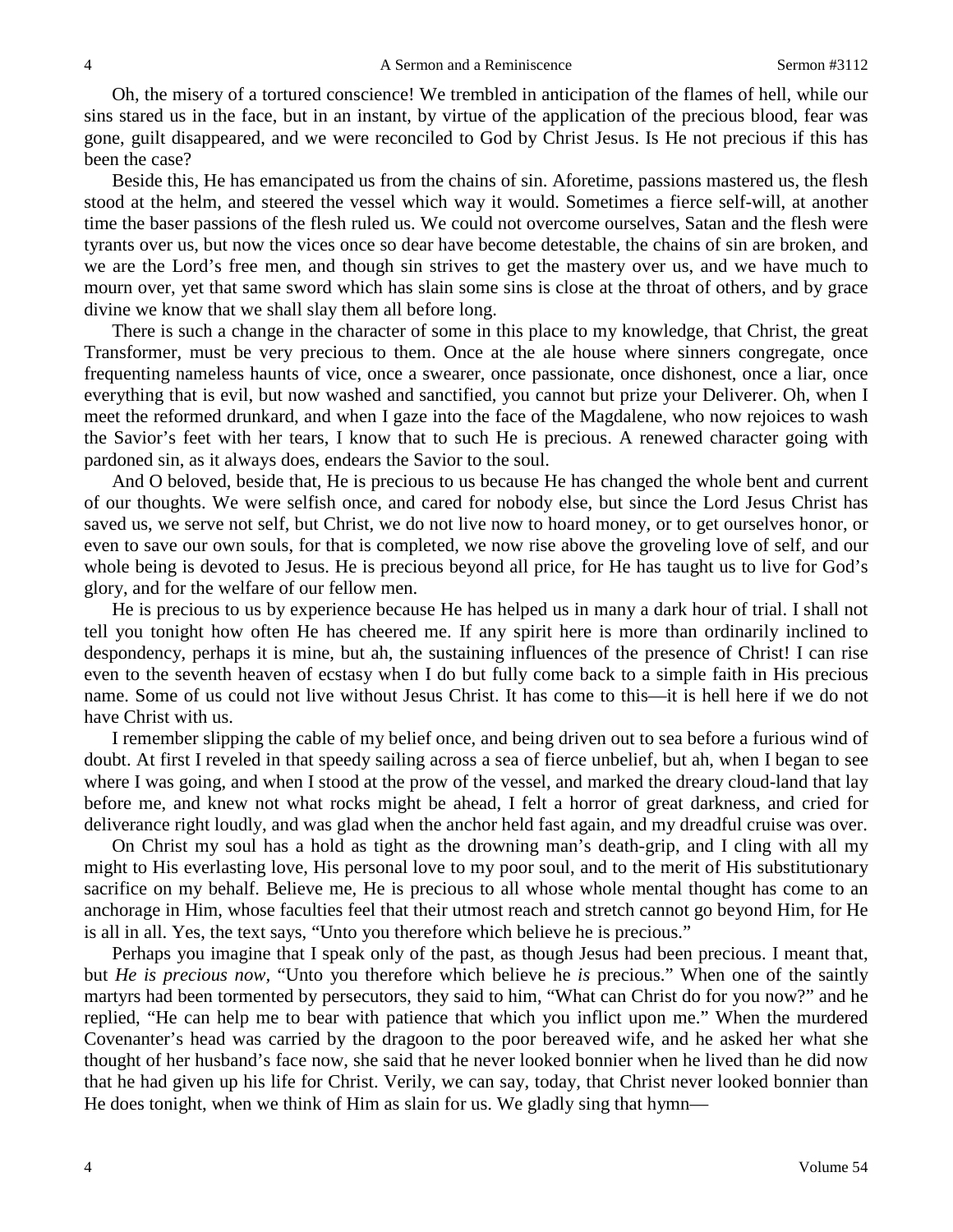#### *"If ever I loved Thee, my Jesus, 'tis now."*

Some people grow less lovely upon close acquaintance, but all lovers of Christ testify that His beauties bear the closest inspection, those who lie in His bosom the longest love Him best, and those who have served Him seventy years are the most fluent, and also the most sincere, in singing His praises. Oh, He is a most precious Savior!

Young man, do you trust Christ tonight? If you do, He is precious to you, and if He is not precious to you, then you have not believed in Him. May you be led to do so by the power of His Spirit, and then Christ will be precious to you indeed!

But I must add that although Christ is precious to us now on account of past experience and present enjoyment, *He is precious to us with a dash of expectation.* We expect to soon enter the cold shades of death, and it will be precious to have the Savior with us then. The question will sometimes come over every thoughtful mind, "Shall we, after all, die when we die? Are we like so many mites in a cheese, and shall we soon be crushed out of being, and cease to be?" Oh, dark and dreary thought!

But then, we remember that Jesus Christ arose from the dead, and if any historical fact is certain, that is. There may be doubts about whether Caesar was slain by Brutus, or whether Alfred was ever king in England, for there are not evidences one half so positive on those points as those which prove the resurrection of the Savior. I know not that anybody died as a witness for Caesar's death, but many shed their blood joyfully rather than deny that the Christ who was hanged upon the cross actually rose again from the tomb. In that fact lies our hope of resurrection.

A man, a real man, who died on a tree, has risen from the dead, and we are one with that glorious man, who was also God, and because He lives, we shall live also. He is precious to us when we think of dying, and that should not be seldom. We shall soon come to it. Those who are strongest and most hale are nearing their last hour, and those who are sickly are nearer still, it may be. Oh, it is sweet to have Christ to live with, for then, let death come when it may, it will be a joyful thing for us, and once reconciled to our Maker through His Son, what have we to fear?

**III.** Lastly, we are to think of HOW BELIEVERS SHOW THEIR APPRECIATION OF CHRIST.

*Some Christians seldom acknowledge that they are such.* It is a beggarly business to love Christ in a corner, and to be ashamed to own Him. He was never ashamed to confess Himself the sinners' Friend, yet there are sinners who profess to be saved by Him who are ashamed to be known as His followers.

"Oh," says one, "if I were to say that I am a follower of the Crucified, and join His church and people, I would expect to be laughed at." And are you afraid of a fool's laughter? Was Christ ashamed to be laughed at for you? Oh, coward, to be ashamed to be ridiculed for Him! "Oh, but my friends would make such a hubbub at home." And did not His friends, who should have helped Him, cast Him out and reject Him? Yet He bore it for your sake.

O craven spirits who will not take sides with Jesus, take heed as to what will happen to you when He comes, for those who deny Him before men shall be themselves denied before God and the holy angels. This day, the royal standard floats in the breeze, let all who are on Christ's side rally to it, for the hosts on the other side are many and bold. The foes of Jesus insult Him to His face, some deny His deity, and others thrust a human "priest" into His place.

> *"You that are men now serve Him Against unnumbered foes; Your courage rise with danger And strength to strength oppose."*

If He is precious to you, you will never blush to be called a fool for His sake.

*Those who really judge Jesus to be precious rejoice in possessing Him.* I cannot understand those Christians who say, "Christ is ours," and yet go fretting and worrying through life. Dear brother, if Christ is yours, you have no cause for fretting. "What, none?" says one, "I am very poor." You are not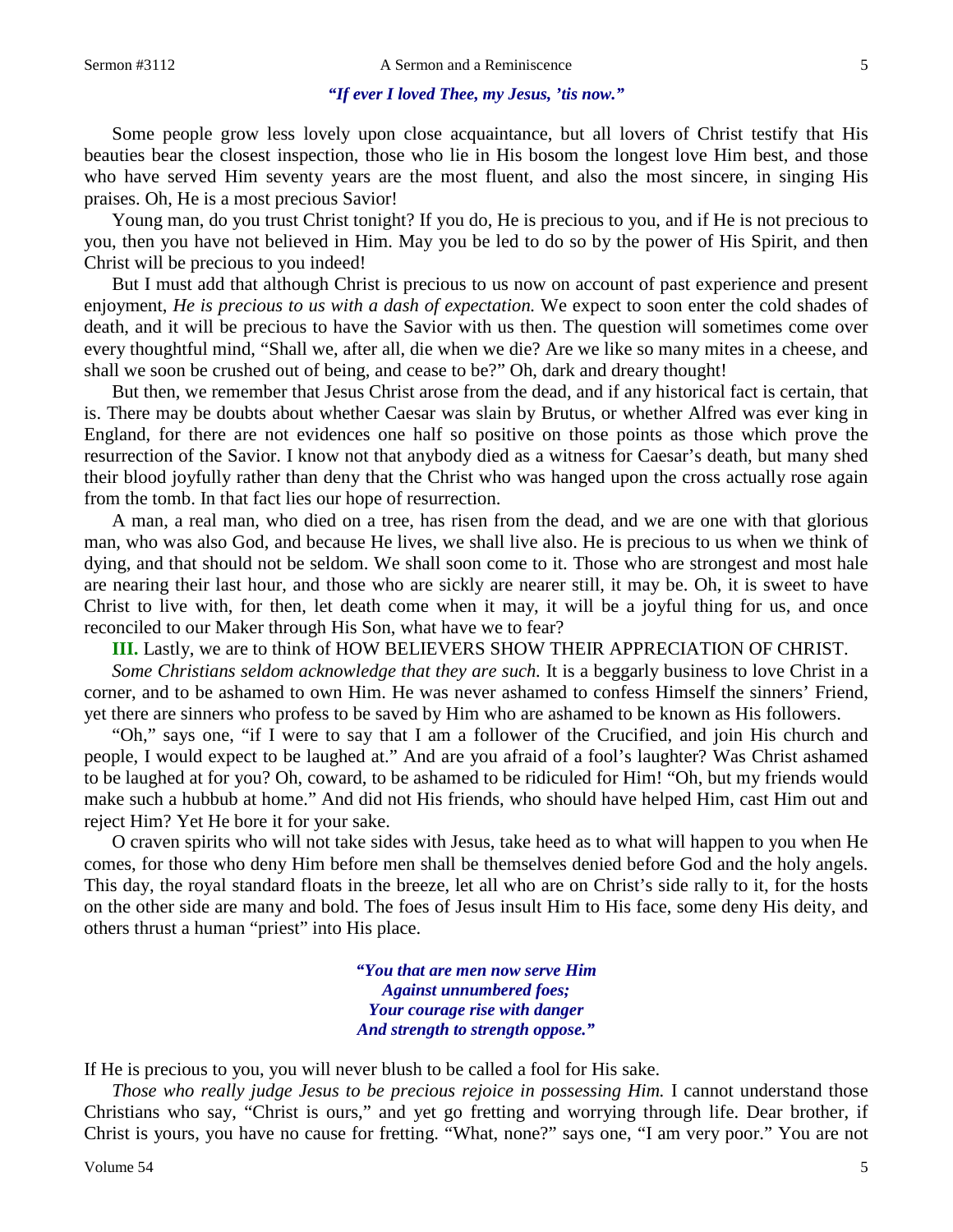poor, He who can call Christ his own cannot be poor. "But I am comfortless." How can that be, when the Lord Jesus has given you a Comforter? "But I am bereaved." Truly so, but you have not lost your Lord.

Come, dear brother, if a man were to go through the streets of London with twenty thousand pounds in his pocket, and when he reached the bank, found that a thief had stolen his cotton pocket handkerchief, I think the reflection that would rise in his mind would be, "Thank God I have not lost my money," and the very loss of his handkerchief would only make him the more grateful that he had not lost his treasure. Look on all things you have here as nothing compared with Jesus, and say—

### *"How can I bereaved be Since I cannot part with Thee?"*

If you esteem Christ as you should, *you will refuse to give Him up at any cost,* and under any circumstances you will hold to what you believe. You will have to suffer loss, it may be, in social position or in business. Very well, do it gladly, and only wish you could suffer more for His dear sake. One might almost envy the martyrs, that they could earn that ruby crown which is not now within our reach. Let us, at any rate, be willing to take such little rebukes and rebuffs as may be given us for Christ's sake.

If you love Jesus Christ, my brothers and sisters, you will be willing to make sacrifices for His cause. I wish this spirit were abroad throughout all the church, that Christ was really so precious to saints that they consecrated themselves and their substance to Him. We want personal consecration. I have heard that word pronounced *"purse-and-all* consecration," a most excellent pronunciation certainly. He who loves Jesus consecrates to Him all that he has, and feels it a delight that he may lay anything at the feet of Him who laid down His life for us.

Once more, *he who really has this high estimate of Jesus will think much of Him,* and as the thoughts are sure to run over at the mouth, *he will talk much of Him.* Do we talk so? If Jesus is precious to you, you will not be able to keep your good news to yourself, you will be whispering it into your child's ear, you will be telling it to your husband, you will be earnestly imparting it to your friend, without the charms of eloquence, you will be more than eloquent, your heart will speak, and your eyes will flash as you talk of His sweet love.

Every Christian here is either a missionary or an impostor. Remember that you are either trying to spread abroad the kingdom of Christ, or else you do not love Him at all. It cannot be that there is a high appreciation of Jesus, and a totally silent tongue about Him. Of course I do not mean by that, that those who use the pen for Christ are silent, they are not. And those who help others to use the tongue, or spread that which others have written, are doing their part well, but I mean this—that man who says, "I believe in Jesus," but does not think enough of Jesus to ever tell another about Him, by mouth, or pen, or tract, is an impostor.

You are either doing good, or you are not yourself good. If you know Christ, you are as one who has found honey, and you will call others to taste it, you are like the lepers who found the food which the Syrians had cast away, and you will go into Samaria, and tell the hungry crowd that you have found Jesus, and are anxious that they should find Him too. Be wise in your generation, and speak of Him in fitting ways and at fitting times, and so in every place proclaim the fact that Jesus is most precious to your soul.

# **EXPOSITION BY C. H. SPURGEON**

## *1 PETER 2*

**Verse 1.** *Wherefore laying aside all malice, and all guile, and hypocrisies, and envies, and all evil speakings,—*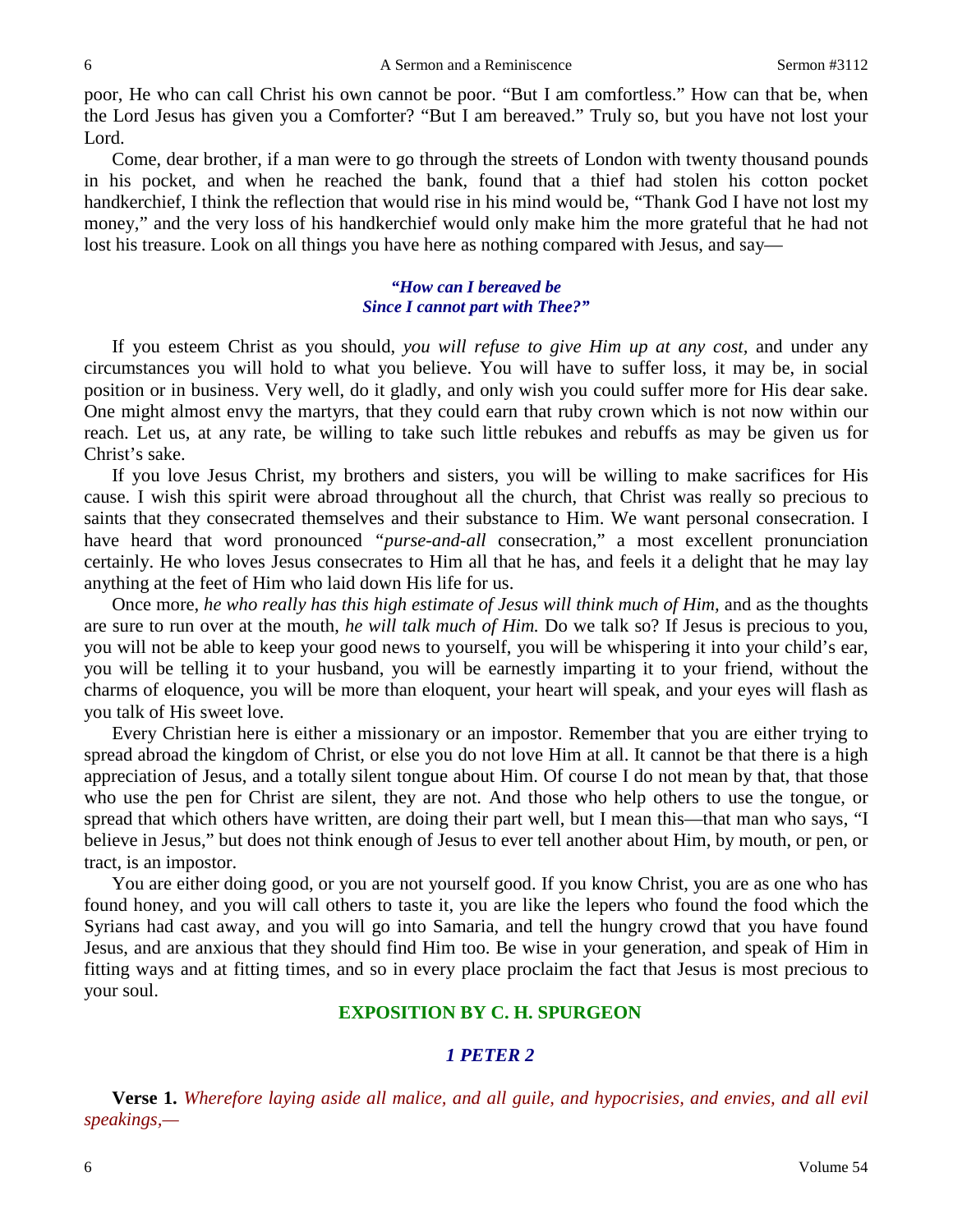This is what we are to lay aside, to put away from us, to banish altogether. These are the old garments of the flesh which we are to give up to the moths that they may devour them, and leave not a fragment of the old rags for us to wear. "Laying aside all malice."

Has anybody injured you? Are you angry with him because of what he has done to you? Then freely forgive the injury, and wholly forget it. "And all guile." That is everything that is of the nature of craftiness and deception. Be honest, simple, straightforward, transparent, this is a trait of character which well becomes all Christians. "And hypocrisies" of all sorts. Let us not profess to be what we are not, nor pretend to know what we do not know, nor talk of experiences which we have never felt, in fact, let us never be hypocrites in any respect whatsoever.

The God of truth loves His children to be the embodiments of truth. Hypocrisy He hates with a perfect hatred. "And envies." We must lay them all aside—all envies of men because they are richer, or more gifted, or more highly esteemed than we are. Let us not envy anybody, for envy eats a man's own heart out and slays him, as Eliphaz said to Job, "Envy slayeth the silly one." "And all evil speakings." We are not to be the repeaters of stories to the discredit of others, or to make up or to exaggerate any evil reports concerning anything in their lives. Let us have nothing to do with "evil speakings" of any kind. Lay all these rags aside. Is any one of them still clinging to you? Let it be laid aside this very hour.

**2.** *As newborn babes, desire the sincere milk of the word, that ye may grow thereby:*

The unadulterated "milk of the Word" is the best food for those who are, spiritually, "newborn babes." Desire this unadulterated milk of the Word, not out of an idle curiosity, but that you may grow thereby—that you may grow wiser, holier, more earnest, more like your Savior—that you may grow up into the likeness of Him whose you are, and whom you serve.

**3.** *If so be ye have tasted that the Lord is gracious.* [See sermons #459, A Sermon for Men of Taste, and #2168, The Test of Taste]*.* 

If you have spiritually tasted this great truth, you have the flavor of it upon your palate, so that it makes you long for more of it.

**4.** *To whom coming,—*[See sermon #1334, Coming—Always Coming.]

That is, unto the Lord, and that name Peter evidently gives to Jesus Christ, and therefore we worship Him, and call Him, each one for himself or herself, even as Thomas did, "My Lord and my God." "To whom coming,"—

**4***. As unto a living stone, disallowed indeed of men, but chosen of God, and precious,—*

"Chosen of God." The whole spiritual building is the result of the election, the choice of God. Jesus Christ, the great foundation and the chief corner stone, is chosen of God, and all the living stones that are built upon Him are also chosen of God. The whole fabric is like the foundation upon which it is laid, "Chosen of God, and precious"—precious to God and precious to us.

**5.** *Ye also, as lively stones, are built up a spiritual house, an holy priesthood, to offer up spiritual sacrifices, acceptable to God by Jesus Christ.*

We hear of certain persons being "ordained" first deacons and then priests, but all who are truly in Christ, whether they are men, or women, or children, are priests. We are "a holy priesthood" if we are in Christ [See sermon #1376, The True Priesthood, Temple and Sacrifice]. All the sacrifices that can now be offered are spiritual sacrifices, which are to be offered, not by a few special persons set apart for that work, but by the whole company of God's chosen people, and so they are "acceptable to God by Jesus Christ."

**6.** *Wherefore also it is contained in the scripture, Behold, I lay in Sion a chief corner stone, elect, precious: and he that believeth on him shall not be confounded.* [See sermon #1429, Faith's Sure Foundation]

Those who believe on Him are built upon Him, they rest upon Him, they are cemented to Him, and being living stones they grow into Him, and He grows into them, they participate in His life, and so the living temple becomes one, the chosen men and women who are the spiritual temple in which God dwells upon earth. We need not wonder if, like the chief corner stone, we are disallowed of men, but we may rejoice that, like our Lord and Savior, we are "chosen of God, and precious."

**7.** *Unto you therefore which believe he is precious:*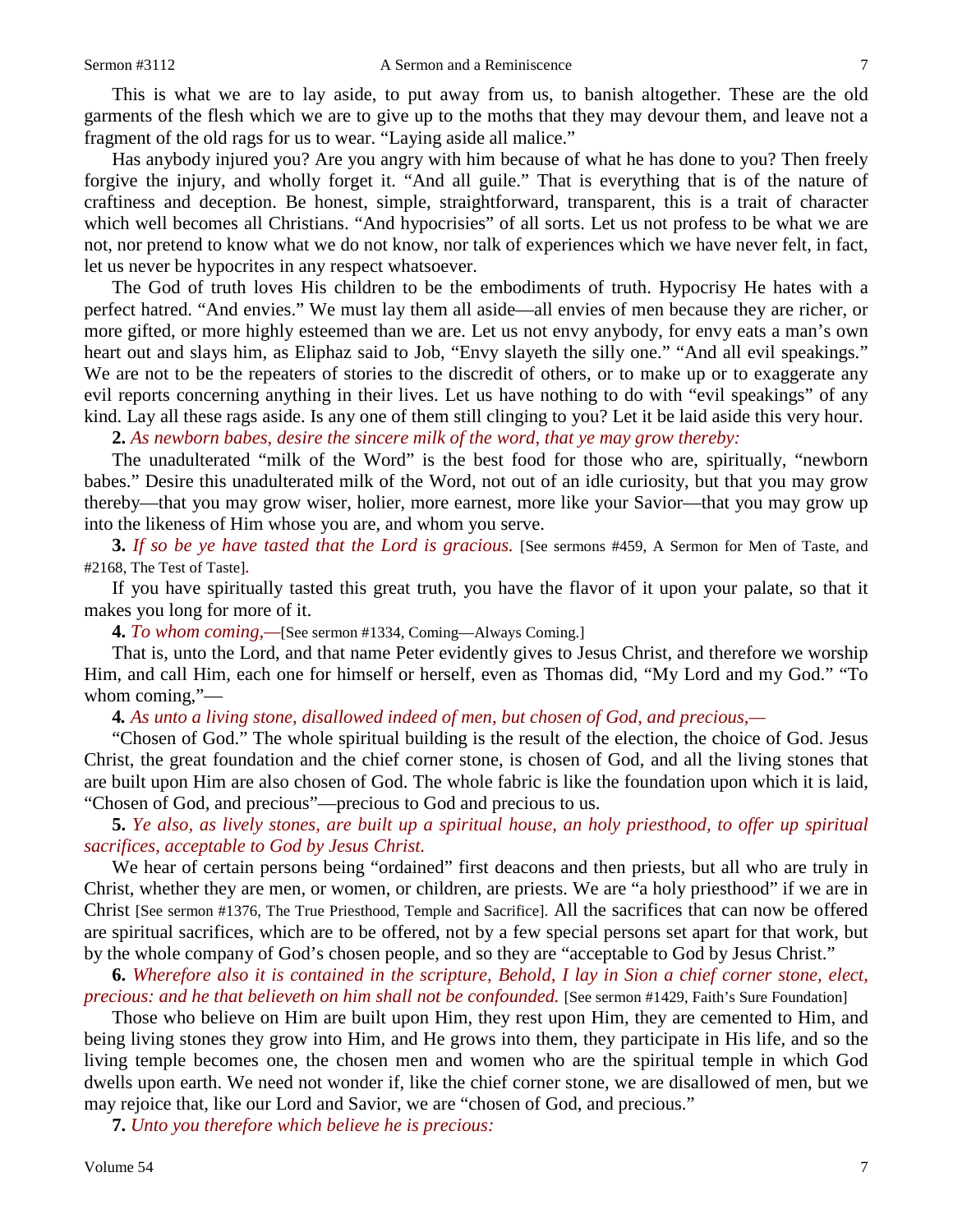He is preciousness, He is an honor, He is everything that is glorious to you. You can never think highly enough of Him, or speak well enough concerning Him. All the world beside may disallow Him, but unto you He is precious.

**7-8.** *But unto them which be disobedient, the stone which the builders disallowed, the same is made the head of the corner, and a stone of stumbling, and a rock of offense, even to them which stumble at the word, being disobedient: whereunto also they were appointed.*

The ungodly reject Him, and regard Him as of no account, but God has made Him "the head of the corner." And He has done more than that, He has made Him "a stone of stumbling, and a rock of offense" to them, "even to them which stumble at the Word, being disobedient: whereunto also they were appointed."

That is a terrible truth upon which I am not going to speak just now, but I want you specially to note what an awful thing it is for men to "stumble at the Word"—to gibbet themselves upon Christ's Cross to turn the heavenly medicine into poison—to make Christ Himself, who is to others "the savour of life unto life," to be to them "the savour of death unto death."

"Being disobedient." The fault lies with themselves, they willfully disobey the command to believe on Christ. "Whereunto also they were appointed." So the divine purpose is accomplished, although the guilt and punishment of their disobedience rest upon themselves alone.

### **9.** *But ye are a chosen generation,—*

There is the contrast between the disobedient and all true believers. "Ye" have the chosen Savior to be the chief Corner stone, upon whom "ye" who are living stones are to be built up into "a spiritual house," which is to be the abiding place of the Most High God.

#### **9.** *A royal priesthood,—*

"Ye" are to be like Melchisedec, in whom the two offices of priest and king were combined in one person. More than that, "ye" are to be like your Lord, in respect to His royal priesthood. That He should have "loved us, and washed us from our sins in his own blood, and made us kings and priests unto God and his Father," seems to be an honor which is far too high for us. It appears to bring us almost too near our Lord, yet it is not so, for Peter wrote under divine inspiration, "Ye are a chosen generation, a royal priesthood,"—

## **9.** *An holy nation, a peculiar people; that ye should shew forth the praises of him who hath called you out of darkness into his marvellous light:*

God's grace has been bestowed upon you in order that you may show forth His praises, or as the marginal reading puts it, His "virtues." Note what the Lord has done for you, He has called you "out of darkness" into light, into His light, "into his marvellous light." There are three thoughts there that are beautifully blended into one. What marvelous light that is into which God calls us! Try to measure it by the darkness in which you were, try to measure it by the deeper darkness into which you were going, try to measure it by the eternal darkness which would have fallen upon you if you had died in the dark. God has graciously brought you "into his marvellous light." [See sermon #2765, Marvellous Light]

**10.** *Which in times past were not a people, but are now the people of God: which had not obtained mercy, but now have obtained mercy.*

How the apostle delights to set forth these contrasts between the past and the present of the Lord's chosen people! By remembering what we were, we are made to appreciate and enjoy more what we now are. We may well praise Him who has wrought this wondrous change in us. We were not His people, we were sinners of the Gentiles, not the chosen Hebrew race. In times past, we were not worthy to be called a people, but we are now the people of God. We had not obtained mercy, we had not even asked for it, some of us were so blinded by our self-righteousness that we did not know that we needed God's mercy, or did not want it, but now we have obtained mercy.

**11.** *Dearly beloved, I beseech you as strangers and pilgrims, abstain from fleshly lusts, which war against the soul;*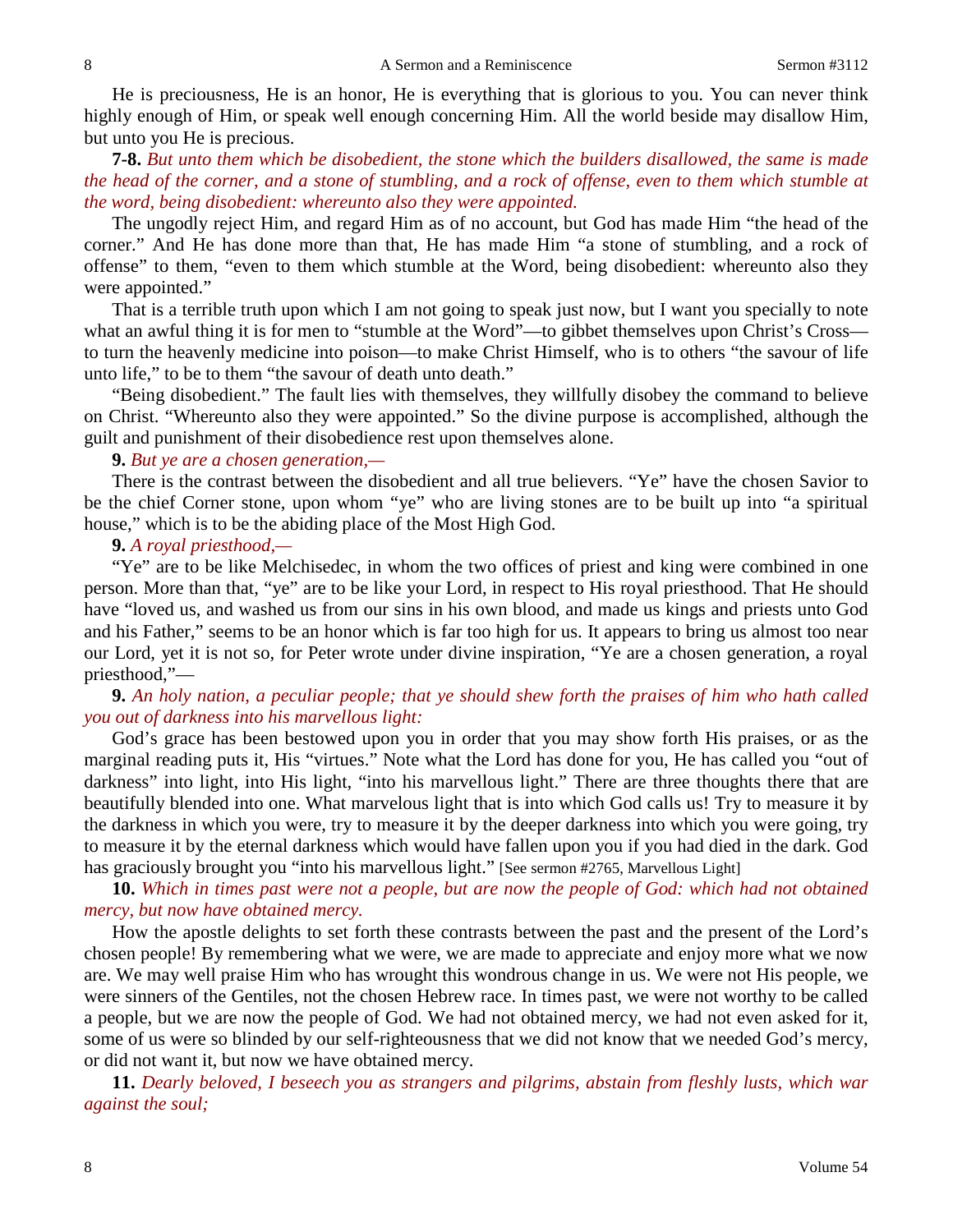Fleshly lusts always hurt the soul. They do serious injury to the body, for they are contrary to the laws of health, but the main point for you to consider is that they "war against the soul." No men or women can ever commit an act of uncleanness of the body without grievously injuring the soul. It leaves a weakness, a defilement, a wound, a scar upon the soul, so may God graciously keep us from it altogether!

**12.** *Having your conversation honest among the Gentiles: that, whereas they speak against you as evildoers,—*

This they are sure to do, and the more holy your life is, the more they will probably speak against you. Even if you could live like an angel, some would call you a devil, but you are not to be judged by men's judgment, thank God for that, and so live, "that, whereas they speak against you as evildoers,"—

**12-13.** *They may by your good works, which they shall behold, glorify God in the day of visitation. Submit yourselves to every ordinances of man for the Lord's sake:*

We are to obey kings, and governors, and magistrates, even when they may not be all that we wish them to be, "Submit yourselves to every ordinance of man for the Lord's sake:"

**13-15.** *Whether it be to the king, as supreme; or unto governors, as unto them that are sent by him for the punishment of evildoers, and for the praise of them that do well. For so is the will of God, that with well doing ye may put to silence the ignorance of foolish men:*

Ignorance, you see, is a noisy thing. An empty drum makes a loud noise when it is beaten, and empty men, like empty vessels, often make the most sound. How then are we to silence this noisy ignorance? By argument? No, for it is not amenable to argument. Ignorance is to be silenced "by well doing." Holy living is the best reply to infidel talking.

#### **16.** *As free,—*

For there are no others under heaven so free as God's servants are, "As free"—

**16.** *And not using your liberty for a cloak of maliciousness, but as the servants of God.*

Not talking about liberty in order to stab at order, not prating about liberty with the design of enriching yourself by robbing someone else. That is not God's will, but "using your liberty...as the servants of God" should use it.

### **17.** *Honour all men.*

Whoever they may be, be courteous, respectful, kind to all men because they are men. Whatever their circumstances, they are men, therefore "honour all men."

**17-19.** *Love the brotherhood. Fear God. Honour the king. Servants, be subject to your masters with all fear; not only to the good and gentle, but also to the froward. For this is thankworthy, if a man for conscience toward God endure grief, suffering wrongfully.*

Not always "sticking up for his rights," as an ungodly man says, but feeling that the greatest right in the world is the right to do without your rights. To suffer wrongfully, will often glorify God much better than to stand up for what you have a right to be or to have.

**20.** *For what glory is it, if, when ye be buffeted for your faults, ye shall take it patiently? but if, when ye do well, and suffer for it, ye take it patiently, this is acceptable with God.*

It may be hard to bear, but in that very hardness lies much of the fragrance of it towards God. As spices must be bruised, so must you be pressed and crushed to bring out your sweetness. If you want to be where there is nothing to suffer, and no wrong to be endured, you are in the wrong world for that as yet, that will be in the world to come.

**21.** *For even hereunto were ye called:*

Called to do right, and to suffer for it! Ah me, what a call is that!

**21-23.** *Because Christ also suffered for us, leaving us an example, that ye should follow his steps: who did no sin, neither was guile found in his mouth: who, when he was reviled, reviled not again; when he suffered, he threatened not; but committed himself to him that judgeth righteously: who his own self bare our sins* [See sermons #2790, Our Lord's Substitution, #2887, A Dire Disease Strangely Cured, and #1143, Death for Sin and Death to Sin] *in his own body on the tree, that we, being dead to sins, should live unto*